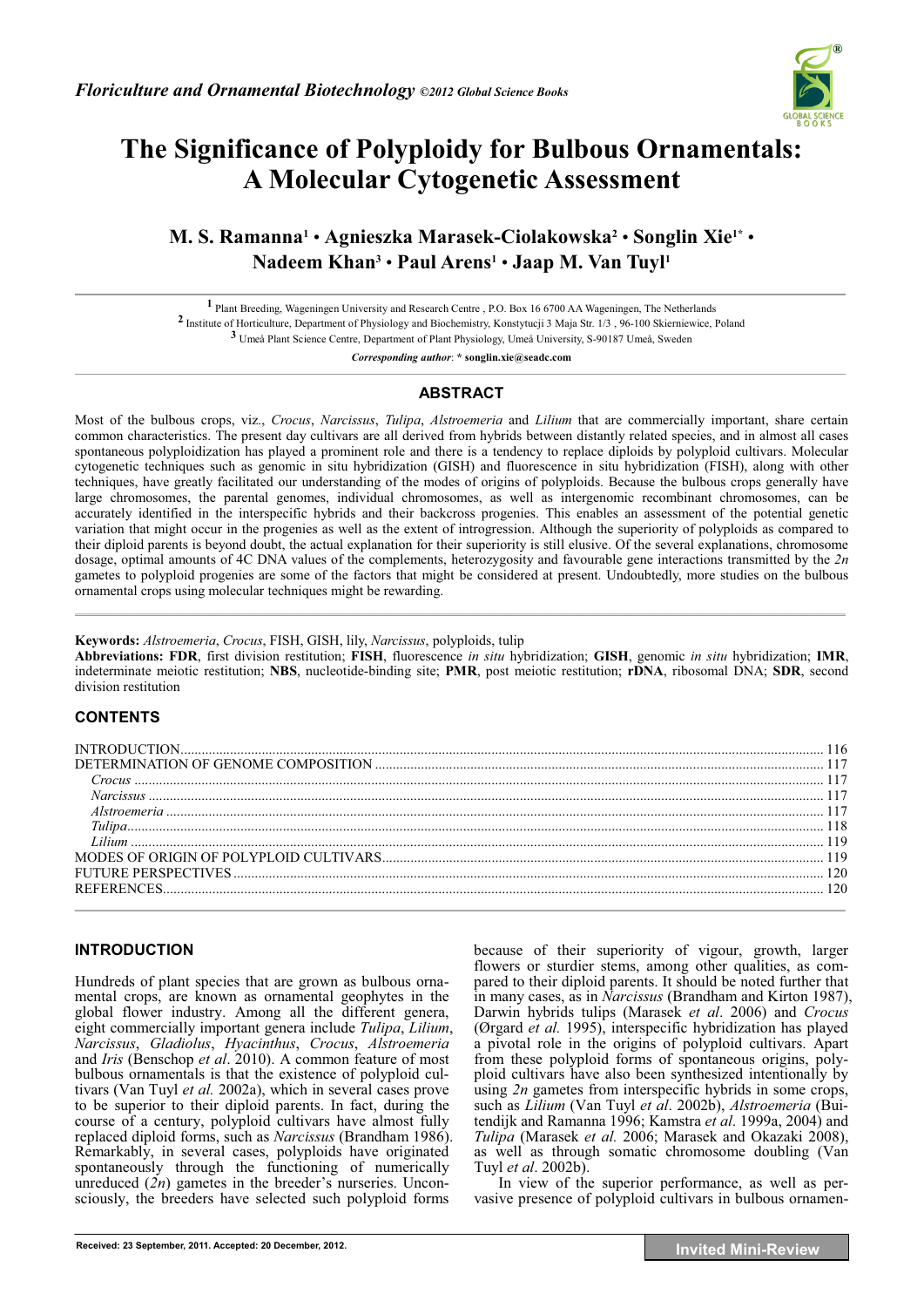tals, it is important to gain insight into their genome compositions, modes of their origins, and their genetic and cytological behaviour in order to effectively use them as parents in breeding new cultivars and for introgression. To this end, molecular cytogenetic methods involving DNA in situ hybridization (GISH and FISH) have been extremely useful to unravel the above mentioned aspects. Although molecular cytogenetic approaches have been used only in a limited number of bulbous crops so far, viz., *Lilium*, *Tulipa*, *Alstroemeria*, *Crocus* and *Narcissus*, a considerable amount of useful information has been reported in recent years. An attempt is made in this chapter to review the literature and highlight some of the significant aspects of polyploids in these crops.

#### **DETERMINATION OF GENOME COMPOSITION**

To a large extent, the knowledge on the genome composition of some of the above mentioned crops has emerged from historical accounts as well as karyotype studies based on classical cytology, e.g., *Crocus* (Brighton *et al.* 1980), *Narcissus* (Brandham and Kirton 1987). In other crops like tulips, lily and *Alstroemeria* some information on the genome constitution was available; nevertheless, more accurate information became available only after the advent of molecular cytogenetic techniques. In the following section, the molecular cytogenetic information available on the genome composition of some of the crops is described individually.

#### *Crocus*

Saffron Crocus (*Crocus sativus* L.) has been cultivated as an economic plant for several centuries. The species that are grown as horticultural cultivars are only considered in this section. Although considerable amount of knowledge was available on the origin of *Crocus* cultivars (Brighton *et al*. 1980), the first instance in which the potential of molecular methods for unravelling the genome composition of any ornamental crop was proved in *Crocus* (Ørgaard *et al*. 1995). By using DNA in situ hybridization (GISH and FISH) as well as genomic Southern hybridization methods, Ørgaard *et al.* (1995) demonstrated the hybrid origins of two common cultivars of *Crocus*, 'Stellaris' (2n=2x=10) and 'Golden Yellow' (2n=3x=14). The diploid cultivar 'Stellaris' is a hybrid possessing two distinct genomes with two different basic chromosome numbers (viz., x=4; x=6). Thus, one of the parents, *C. flavus* (2n=2x=8), has contributed four chromosomes and *C. angustifolius* (2n=2x=12) has contributed six chromosomes. The triploid cultivar 'Golden Yellow' (2n=3x=14) comprise of two genomes of *C. flavus* (i.e., 8 chromosomes) and one genome of *C. angustifolius* (i.e., 6 chromosomes). As additional proof, the number and location of 18S-5.8S-26 rDNA sites in the parents and the two cultivars were in agreement. These results were further confirmed by the Southern Hybridization proving the origin of cv. 'Golden Yellow'.

Besides the cultivar 'Golden Yellow', some of the accessions of the wild relatives of *Crocus vernus* Hill.  $(2n=2x=8)$  that has given rise to the so-called large Dutch Crocus, have also been investigated through FISH (Frello and Heslop-Harrison 2000). By using 18S-25S rDNA, 5S rDNA and a cloned DNA sequence, pKB8 from *C. vernus* as probes for FISH, they discovered extensive polymorphisms of hybridization sites as well as size differences among chromosomes of 10 accessions of *C. vernus*. A notable feature was that in a tetraploid accession  $(2n=4x=16)$ the karyotype was so different that it did not resemble any of the diploid parents studied. This highlights the possibility of extensive chromosomal alterations that might be prevalent in these taxa.

The presence of more than one basic chromosome numbers in different groups of the genus *Crocus* has given rise to what appears to be aneuploids in many cultivars. One example is that of *C. vernus* group of cultivars having 2n=20, 21, 23, 24, 25, 28, 29 and 32, all derived from a polyploid series based on  $x=8$  and  $x=10$  basic chromosome numbers (Karasawa 1935, 1943; Brighton *et al.* 1980). A clarification of the origins of such series obviously requires the application of molecular cytogenetic techniques.

#### *Narcissus*

Within a span of about 150 years, a few species of the genus *Narcissus* L. have given rise to some thousands of cultivars (Brandham and Kirton 1987; Brandham 1992) through hybridization, both spontaneous and deliberate, followed by selection. Impressive amounts of information on the origins and genome compositions of the cultivars have been obtained through traditional karyotype analyses (Moore 1982; Brandham and Kirton 1987). An important fact that emerges from these studies is that polyploidy has played a prominent role in the origin of numerous cultivars. So much so, the original diploid cultivars have been replaced by polyploid cultivars (Brandham and Kirton 1987; Brandham 1992). These polyploids include the species from two subgenera, *Narcissus* L. and *Hermione* (Haw) Spach. as parents. The species of these two subgenera have different basic chromosome number. The subgenus *Narcissus* species possess a basic chromosome number of x=7, forming a natural polyploid series ranging from diploid (2n=2x=14) up to octoploid (2n=8x=56). On the other hand, subgenus *Hermione* species are comprised of different basic chromosome numbers of x=5, 10 and 11 and have given rise to a group of polyploids that include diploids  $(2n=2x=10)$ , tetraploids (2n=4x=20) and hexaploids (2n=6x=30) as in *N. serotinus* (Moore 1982). Although there are tens of thousands of cultivars of *Narcissus*, one outstanding cultivar called 'Tête-á-Tête', has received considerable attention because of its attractive horticultural characteristics as well as performance. 'Tête-á-Tête' is known to have derived from a cross of the 'diploid cultivar 'Cyclataz'  $(2n=2x=17)$ , which is a hybrid between 'Soleil d'Or' from *N. tazetta* (2n=2x=20) of the subgenus *Hermione* and *N. cyclamineus* (2n=2x=14) of the subgenus *Narcissus* (thus 10+7=17 of 'Cyclataz'), with an unknown diploid parent with 2n=14 (Brandham and Kirton 1987). Accordingly, it was assumed that a *2n* gamete from 'Cyclataz' fused with an *n* gamete of (x=7) from a parent like *N. cyclamineus* and gave rise to the allotriploid Tête-á-Tête' (2n=3x=24+1B chromosome). This, however, needed further confirmation in view of its complex history of origin. By using GISH and molecular markers (NBS profiling), it was possible to prove unequivocally that, the allotriploid 'Tête-á-Tête' has indeed two genomes of *N. cyclamineus* and one genome of *N. tazetta* together with a B chromosome (Wu *et al*. 2011).

Besides the cultivar 'Tête-á-Tête', GISH has also been successfully used for the elucidating the genome composition of allopolyploids from natural populations of the subgenus *Hermione* (Diaz Lefonte *et al*. 2009). The genome constitution of a tetraploid (as the authors call it), *N. obsoletus* (2n=4x=30) was determined by using the genomic DNA of the two putative parental species, *N. serotinus* L  $(2n=2x=10)$  and *N. elegans* (Haw) Spach  $(2n=2x=20)$  as probes. In the allotetraploid they have detected clearly differentiated 10 chromosomes of *N. serotinus* and 20 chromosomes of *N. elegans* in the painted complement.

#### *Alstroemeria*

Compared to other bulbous ornamental crops, *Alstroemeria* is a relatively recent crop in terms of cultivation and breeding. Registered cultivars appeared in the early 1960s (Goemans 1962). All the species of this genus are endemic to South America, mainly distributed in Chile and Brazil, with most of the species are diploid  $(2n=2x=16)$  with only one basic chromosome number (x=8). Similar to the other bulbous crops, interspecific hybridization followed by polyploidization is most common in the origins of several hundreds of cultivars. Based on the species used as parents, two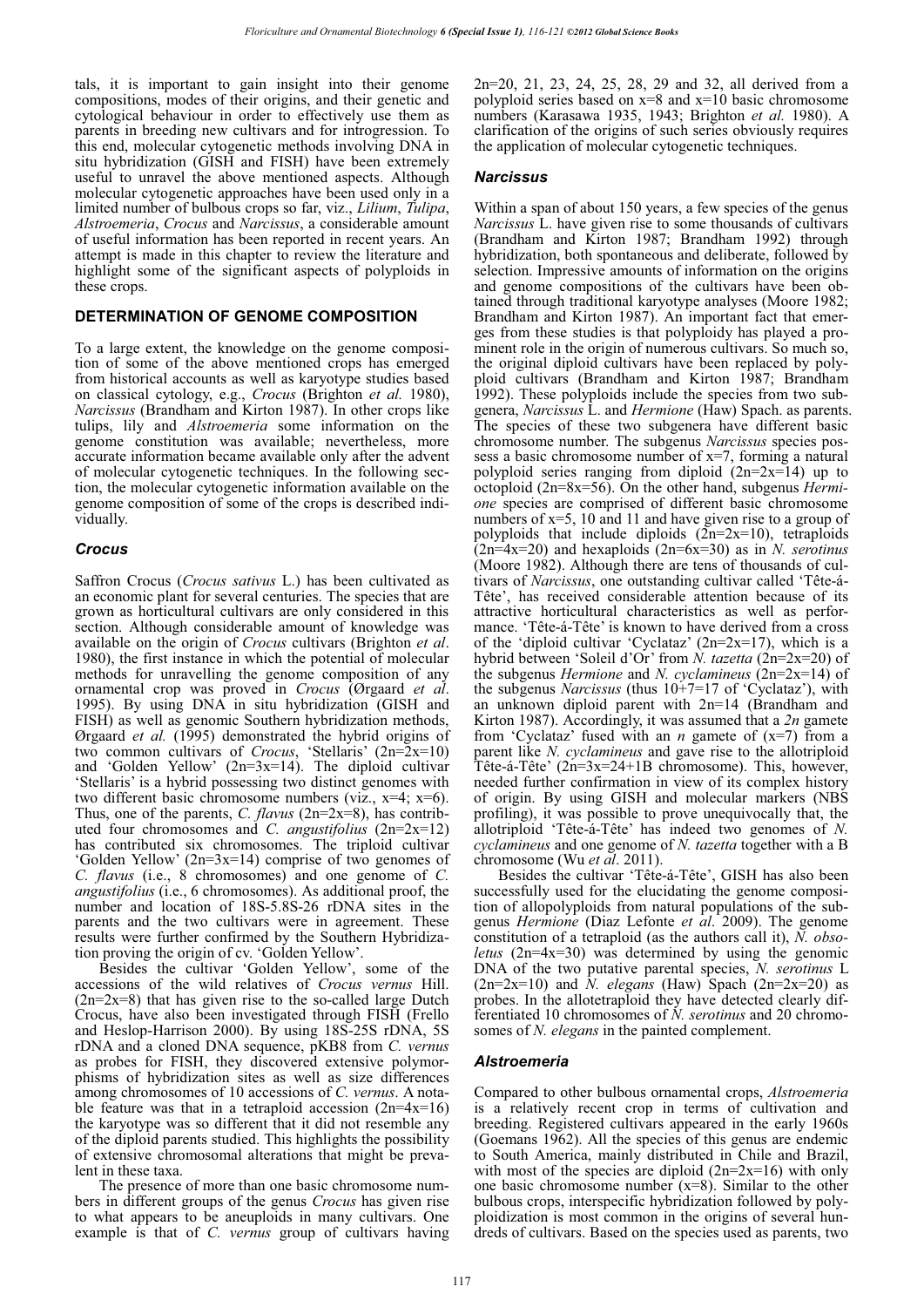main types of cultivars may broadly be distinguished: A) those derived from inter-Chilean species hybrids (so-called "Orchid type") and B) those originated from crosses between the Chilean and Brazilian species ("Butterfly type"). The Orchid type cultivars were likely derived from crosses between several Chilean species but the information has not been disclosed or made available. From information obtained from some of the breeders (Ramanna 1992), it appears that the following Chilean species are involved: *A. aurea* Graham; *A. magenta* Herb; *A. pulchra* Sims; *A. pelegrina* L; among others. The genomes of all the Chilean species are highly differentiated and the F1 interspecific hybrids are highly sterile (Ramanna 1992). The only viable gametes that are produced are the *2n* gametes, which can give rise to polyploid progenies. Among the Brazilian species, *A. inodora* Herb; *A. psittacina* Lehm and *A. braziliensis* Sprengel have been mainly used for hybridization with the Chilean species. The Brazilian species genomes are highly differentiated from those of Chilean species and like the Chilean hybrids, the F1 Brazilian hybrids are highly sterile and produce viable *2n* gametes giving rise to polyploid progenies (Buitendijk *et al*. 1995; Kamstra *et al*. 1999a).

Although none of the cultivars have been analysed for their genome constitution through GISH to date, sexual polyploid progenies (which are almost like cultivars) have been analysed through *in situ* hybridization methods. In an attempt to analyse homoeologous chromosome pairing, intergenomic recombination and the behaviour of individual chromosomes during meiosis, the F1 hybrids between *A. aurea*  $\times$  *A. inodora* and their back progenies (BC1), in which *A. inodora* was the recurrent parent, were critically analysed using GISH and sequential FISH (Kamstra *et al.*  1999a, 1999b). The BC1 progenies consisted of a diploid  $(2n=2x=16)$  aneuploids  $(2n=2x=16+1)$  as well as triploids  $(2n=3x=24)$ . It was evident that the F1 hybrids produced normal haploid, aneuploidy, as well as balanced *2n* gametes. A special feature of the cytological analyses was that in addition to genomic DNA, two clones of species specific repetitive DNA and rDNA sequences were used as probes to identify the chromosomes and genomes in the progenies. In the triploid BC1 progenies recombinant chromosome numbers varied between 4 to 10 per complement of the triploid progenies. The number of crossover points also varied from 1 to 4 per chromosome. From the limited data based on the analysis of six plants, it was concluded that as compared to aneuploids (or diploid), the triploid progenies possessed fewer crossover per chromosome, indicating a reduced pairing and recombination prior to *2n* gamete formation in the meiocyte. Besides intergenomic recombination, remarkably, chromosome structural alterations (translocation and inversion) were also discovered. At least one inversion and an ancient translocation involved two chromosomes of *A. inodora*: the chromosome 1 and 2 in one genotype.

Besides BC1 progenies of *A. aurea* × *A. inodora*, another F1 hybrid between *A. inodora* × *A. pelegrina* and its F2 and F3 progenies were also analysed through GISH (Ramanna *et al*. 2003). A notable feature of this analysis was that the F2 population was produced through bilateral sexual polyploidization of the F1 hybrid. This means the progeny were all tetraploids  $(2n=2x=32)$ . By using one genotype (P6C49-15) that possessed the reciprocal products of a homoeologous recombination for chromosome 1 and formed a ring quadrivalent, an F3 population was created and analysed cytologically. A notable conclusion was that the recombinant chromosomes that formed quadrivalents showed a segregation pattern in the F3 progenies, comparable to that which occurs in polysomic polyploids but not as in translocation heterozygotes. In other words, ring quadrivalent formation in P6C49 did not give rise to duplicationdeficiency gametes. This was a clear demonstration that an allotetraploid, or the so-called "permanent hybrid" will not be a permanent hybrid if recombinant chromosomes are present in the complement.

#### *Tulipa*

Tulips, *Tulipa* L. (Liliaceae), have been in cultivation in Western Europe for more than four centuries. Of the thousands of presently available cultivars, there are two prominent groups. The most prevalent type is the so-called *T. gesneriana*, the exact origin of which is not clearly known. Probably it has originated through hybridization of closely related species of section *Tulipa* in genus *Tulipa.* The cultivars of *T. gesneriana* are mostly diploid (2n=2x=24) but some polyploids also exist (Van Scheepen 1996). The other group is the Darwin hybrids, derived from crossing *T. gesneriana*  $\times$  *T. fosteriana*. Both of these species are diploid (2n=2x=24), but the original Darwin hybrids were triploid  $(2n=3x=36)$ . The triploid Darwin hybrids were of spontaneous origin (thus not produced intentionally) and proved to be a phenomenal success in tulip cultivation. Paradoxically, despite the success of triploid tulips, little systematic efforts appear to have been made to induce polyploids in this crop because a majority of the cultivars that exist today are still diploid (Zeilinga and Schouten 1968a, 1968b; Van Scheepen 1996). Some attempts to induce ployploids have been made by using interploidy crosses (Van Scheepen 1996; Straathof and Eikelboom 1997; Okazaki and Nishimura 2000). Another approach of polyploidization in tulip was by using for pollination of *2n* pollen induced via laughing gas treatment (Okazaki 2005; Okazaki *et al*. 2005; Barba-Gonzalez *et al*. 2006; see also Marasek-Ciolakowska *et al.*  2012).

Similar to other bulbous crops, interspecific hybridization followed by polyploidization is evident in the case of Darwin hybrids. Among Darwin hybrids, diploid  $(2n=2x=24)$ , triploid  $(2n=3x=36)$  and tetraploid  $(2n=4x=48)$ cultivars have been recorded (Marasek *et al.* 2006; Marasek and Okazaki 2007, 2008). Because this group of cultivars possess the two differentiated genomes, viz., *T. gesneriana* (G) and *T. fosteriana* (F), they are amenable for GISH and FISH analyses (**Fig. 1A, 1B**). Thus by using GISH and Southern hybridization, the presence of two genomes of *T. gesneriana* and one genome of *T. fosteriana* was demonstrated for the first time in triploid Darwin hybrid cultivar 'Yellow Dover' (Marasek *et al.* 2006). Using simultaneous GISH and FISH, the genome constitutions were analysed in diploid Darwin hybrid 'Purissima' and its six BC1 progenies. These progenies consisted of five diploids and one triploid. All of these progenies, except the triploid, possessed variable numbers (1-6) of recombinant chromosomes that were clearly detected by GISH (Marasek and Okazaki 2008). Similarly, GISH was successfully used for the elucidation of genome composition of tetraploid cultivars 'Ollioules' (Marasek and Okazaki 2007) and 'Judith Leyster' (Marasek and Okazaki 2008). In cv. 'Ollioules' GISH clearly distinguished 36 chromosomes representing genome



**Fig. 1 GISH chromosome images.** (**A**) Chromosome complement of triploid ( $2n = 36$ ) Darwin hybrid tulip comprising of 24 chromosomes of *T. gesneriana* (green) and 12 chromosomes of *T. fosteriana* (red). (**B**) Chromosome complement of aneuploid Darwin hybrid tulip  $(2n = 42)$ resulted from  $3x \times 2x$  ( $\sqrt{2}$ n gamete producer) cross comprising of 33 chromosomes of *T*. *gesneriana* (5 G/F recombinant chromosomes) (red) and 8 chromosomes of *T. fosteriana* (6 F/G recombinant chromosomes) (green).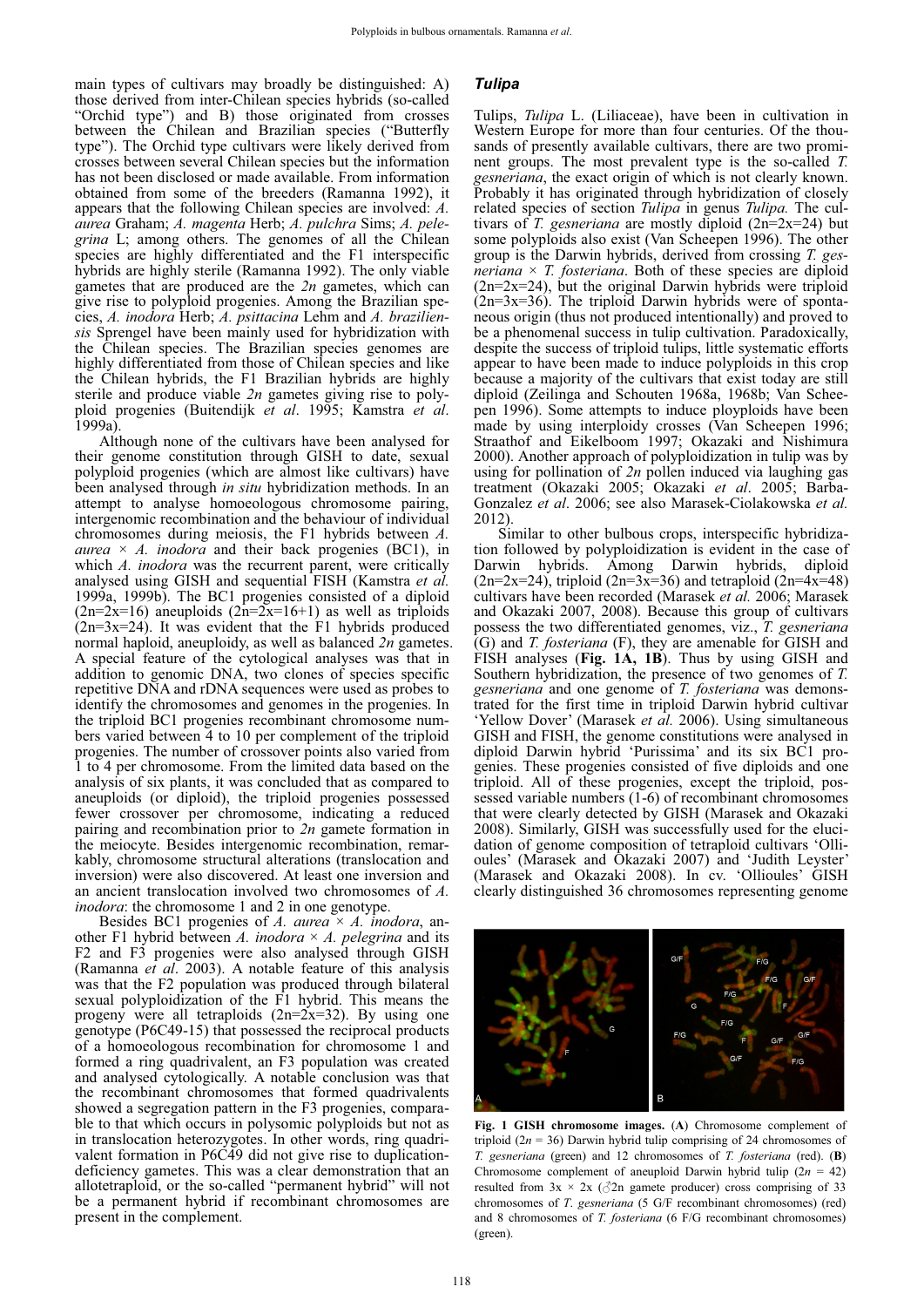of *T. gesneriana* and 12 chromosomes of *T. fosteriana*. Chromosome recombination was not detected in this cultivar (Marasek and Okazaki 2007). In contrast, 4 recombinant chromosomes were observed in tetraploid cultivar 'Judith Layster'  $(2n = 4x = 48)$  which complement comprised of 36 chromosomes of *T. gesneriana*, and 12 chromosomes of *T. fosteriana.* There were two types of recombinant products: *T. gesneriana* chromosome (G centromere) with a recombinant segment of *T. fosteriana* (F segment), indicated as G/F. Conversely, an F chromosome (centromere) with G segment indicated as F/G. Generally, each recombinant chromosome was the result of a single crossover event during meiosis (Marasek and Okazaki 2008).

#### *Lilium*

Lilies (*Lilium* L.) have been in cultivation from ancient times (probably 5,000 years) and certain distinct types, such as Easter lily, Oriental and Asiatic lilies are recognisable. These are, in fact, the main hybrid groups of lilies that are the most commercially important at present. The cultivars of all these groups are derived from hybridization of diploid forms  $(2n=2x=24)$  within each of the three groups. The Asiatic lily cultivars are derived from the hybridization of about 12 closely related *Lilium* species of the botanical section of Sinomartagon of the genus *Lilium* in the Liliaceae. The Oriental lily cultviars are hybrids derived from crossings of five closely related species of the Archelirion section. The well-known Easter lily has been derived from intraspecific crosses within *L. longiflorum* in the section *Leucolirion*, and are referred to as Longiflorum group. The genomes of the species or cultivars of these three groups, viz., Asiatic (genome L), Oriental (O) and Longiflorum (L) are highly differentiated. Interspecific hybridization between cultivars from different sections is difficult (in vitro rescue methods required), as the F1 hybrids are highly sterile as a result of disturbed chromosome pairing during meiosis. In spite of this, there is a desire to combine desirable horticultural characters using intersectional species hybrids. To this end, distant species hybrids have been made on a large scale in the last two or three decades and the backcross progenies have been analysed through GISH and FISH in recent years (Lim *et al*. 2003; Van Tuyl *et al*. 2002b; Barba-Gonzalez *et al*. 2005a; Zhou *et al*. 2008; Khan *et al*. 2009a). These molecular cytogenetic investigations have yielded very valuable insights into a) the mechanisms of meiotic crossing-over and homoeologous recombination; b) mechanisms of meiotic nuclear restitutions and sexual polyploidyzation; and c) the genome composition of the sexual polyploid progenies, among others, in some *Lilium* species hybrids and their progenies. One example is the F1 hybrids of Longiflorum  $\times$  Asiatic (LA) which are generally highly sterile due to the failure of chromosome pairing. However, these hybrids do produce *2n* gametes in some cases and from these, triploid backcross progenies can be produced (Lim *et al*. 2001a; Zhou *et al*. 2008a, 2008b; see also Khan *et al*. 2012). Interestingly, there are certain LA hybrids genotypes in which, despite being distant species hybrids, the homoeologs of chromosomes pair and form chiasmata during meiosis, as normally as in the diploid parental cultivars, giving rise to both haploid (*n*) and *2n* gametes (Zhou *et al*. 2008; Khan *et al*. 2009a). GISH analysis of meiosis in such LA hybrids and somatic chromosome complements in their backcross progenies, has provided evidence to the extent and distribution of crossovers in the genomes of the parental species. A striking feature is that the crossovers are distributed highly unevenly among the chromosomes in all three genomes analysed. In other words, whereas there are high frequencies of crossovers on some individual chromosomes (e.g. 7, 8, 9, 10 and 11), there are hardly any in the case of some chromosomes (e.g., 1, 2, 4 and 6). Analyses of genome compositions have also been conducted in other cases, such as in AOA backcross progenies and has facilitated the construction of cytological maps in all of the three

different genomes, viz., L, A and O (Khan *et al*. 2009b). One feature that has emerged from determining the genome compositions of the triploid BC1 progenies is that there is a potential to generate genetic variation in the first backcross generation, and homozygosity can be attained for some of the recombinant segments at this stage (see later). Besides LA, OA and their BC1 progenies, similar intersectional hybrids and their backcross progenies have been produced and the genome compositions of BC1 progenies have been analysed. Some other examples are: *L. auratum* × *L. henryi* back crossed to *L. henryi* (AuHH) (Van Tuyl *et al*. 2002b); *L. martagon* × Asiatic (MA) backcrossed to Asiatic (MAA) (unpublished results); Oriental  $\times$  Trumpt (OT) backcrossed to Oriental hybrids (OTO) (unpublished results).

#### **MODES OF ORIGIN OF POLYPLOID CULTIVARS**

It is well recognized that polyploids in plants can arise either through somatic chromosome doubling (somatic doubling) or through the functioning *2n* gametes (meiotic doubling). In bulbous ornamental crops there might be two main reasons why meiotic doubling has played a predominant role in the origins of polyploid cultivars. Firstly, interspecific hybridization involving distantly related species is very common. Such hybrids are generally highly sterile (with a few rare exceptions), due to the lack of normal haploid (n) gamete production, whereas only *2n* gametes of spontaneous origin are expected to be functional. Unintentionally, plant breeders have utilized such *2n* gametes and produced polyploid progenies. Secondly, because the polyploids are generally superior to the diploid progenies in terms of vigour, sturdiness of stems or larger flowers, (among other positive characheristics), such individuals are preferentially selected so that they might have become cultivars in some cases. It has been generally recognized that polyploid plants originating from the process of meiotic polyploidization are superior to those produced from somatic doubling. This has been explained from the fact that somatic doubling merely increases the chromosome number of an individual without adding anything new attributes to the individual. On the contrary, if polyploids are formed through the functioning of *2n* gametes, a high degree of heterozygosity and favourable gene interactions (e.g., epistatis, over dominance etc) are transmitted from the hybrid parent to the progenies through *2n* gametes (Bingham 1980; Bingham *et al*. 1994). Such transmission of heterozygosity and gene interactions, however, depend on the types of *2n* gametes that are produced by the parent. There are four different types of restitution mechanisms that produce 2n gametes that have been reported to occur in plants. All of them originate as a result of abnormal behaviour of meiosis called meiotic nuclear restitution. Depending on the meiotic stage at which the nucleus restitutes, variable types of genetically different *2n* gametes are produced. These are: the first division restitution (FDR), the second division restitution (SDR), indeterminate meiotic restitution (IMR) and post meiotic restitution (PMR). Although the distinction between different types of restitution have been detected through mostly genetic methods, very limited amount of cytological evidence was previously available. This was because most of the earlier studies were confined to plants with small chromosome such as potato, clover, alfalfa and grasses (Ramanna and Jacobsen 2003). And most importantly, GISH and FISH techniques were not used for the elucidation of restitution mechanisms in the aforementioned cases. However, there was a radical change when plants with large chromosomes, such as bulbous ornamentals, were used for investigating meiotic restitution mechanisms using GISH and FISH which yielded direct cytological evidence regarding meiotic nuclear restitution mechanisms. Comprehensive studies have been conducted so far in the case of *Alstroemeria* (Kamstra *et al.* 1999a, 1999b; Ramanna *et al*. 2003; Kamstra *et al.* 2004) and *Lilium* (Lim *et al.* 2001a, 2003; Barba-Gonzalez *et al*. 2004, 2005a, 2005b, 2006; Khan *et al.* 2009a, 2009b). These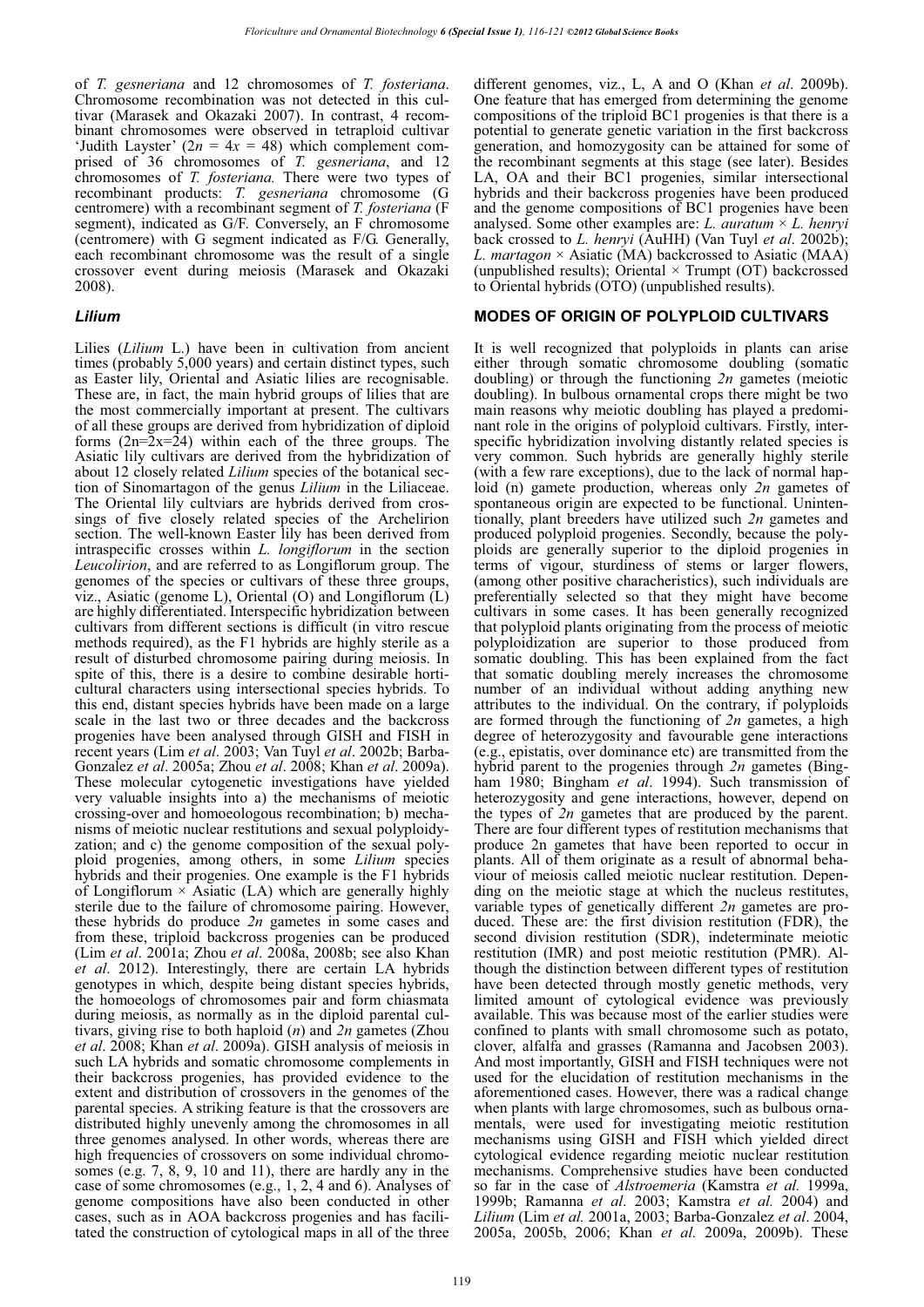investigations have proved that there are two types of FDR gametes: those without intergenomic crossover chromosomes and those with intergenomic crossover chromosomes. The occurrence of these types of gametes in the case of both *Alstroemeria* and *Lilium* could be proved directly from GISH analysis of meiosis as well as from the analysis of the somatic chromosome karyotypes of the BC progenies derived from the functioning of the FDR gametes. In the case of non-crossover FDR, segregation of characters is not expected to occur whereas in the case of FDR with crossover chromosomes, the progeny has the potential to segregate. In the case of *Lilium*, the unique occurrence of the IMR *2n* gametes was demonstrated for the first time (Lim *et al.* 2001a). In this case, whereas some pairs of homoeologous pairs of chromosomes divide equationally as in FDR, other chromosomes in the complement segregate reductionally, leading to the inclusion of sister chromatids in one and the same *2n* gamete. Taking into account of the occurrence of FDR with crossovers and IMR during the origin of *2n* gametes, one should expect considerable amount of genetic variation in the polyploidy progenies. This situation is in striking contrast to the somatic doubling of species hybrids that give rise to allopolyploids which behave as 'permanent hybrids' due to the autosyndetic pairing of homologous chromosomes in such cases.

One of the drawbacks of polyploids that result from the functioning of *2n* gametes is that it leads to the production of triploids which can be highly sterile. Moreover, even if they produce functional gametes, the progenies will be aneuploid. However, GISH analyses of the progenies of interploidy crosses such as 3x-2x (or reciprocals) in *Lilium* has proved that allotriploids can produce balanced haploid as well as aneuploid gametes and give rise to diploid or circa diploid progenies (Khan *et al*. 2009a). Furthermore, the drawback of producing triploids can be circumvented by crossing genotypes that produce *2n* eggs and *2n* pollen (bilateral sexual polyploidization), as has been done in *Alstroemeria* interspecific hybrid, *A. inodora* × *A. pelegrina* (Ramanna *et al*. 2003) and in *Lilium* (LA) hybrids (Khan *et al.* 2010). A notable feature of the allotetraploids resulting from such bilateral sexual polyploidization is that they possess intergenomic recombinant segments in their complements. This obviously leads to segregations of those pairs of chromosomes that possess recombinant segments and segregate during meiosis as they behave in a polysomic polyploid. This means allotetraploids derived from bilateral sexual polyploidization will not be permanent hybrids but do segregate for characters that are present on recombinant chromosomes.

An interesting fact that is common to all the five bulbous crops considered above is that the triploid cultivars have been important to begin with. In the case of *Crocus,* the cultivar 'Golden Yellow'  $(2n=3x=14)$  was a success story. In *Narcissus*, the cultivar 'Tête-á-Tête' (2n=3x=24+ 1B) is still prominent; as was mentioned earlier, the commercial cultivation of *Alstroemeria* began with the so-called "Parigo Hybrids" which were triploids (Goemans 1962). Darwin tulip hybrids are a well-known case of the most successful triploid cultivars. In *Lilium*, although the cultivars were predominantly diploid till the late  $20<sup>th</sup>$  century, triploid cultivars are becoming prominent. This may be incidental because at least in *Narcissus* and *Alstroemeria*, tetraploid cultivars have almost replaced diploid forms. Brandham and West (1993) and Brandham *et al.* (1995) have proposed a hypothesis based on the comparison of the amount of 4C DNA values in *Narcissus*, *Hyacinthus* and *Tulipa*. According to these authors, the optimal 4C DNA values ranging from 100 to 120 pg, plants with lower or higher than these values may suffer growth or vigour disadvantage and are not selected. As an argument, they consider that a majority of tulip cultivars are diploid because the 4C DNA value of these is already 118.32 for diploid and is ideal. In the case of triploid tulip cultivars, according to their estimate, the 4C DNA value of 166 pg which is too high a value to be ideal. Nevertheless, these authors have



**Fig. 2 Genome composition of a triploid (2n=2x=36) derived from backcrossing of the diploid F1 hybrid, Longiflorum × Asiatic lily (2n=2x=24) to the Asiatic parent.** In this case, the F1 hybrid had contributed unreduced (*2n)* gamete to give rise to triploid progeny. There are 11 recombinant chromosomes, 7L/A+4A/L, marked with arrows. Green fluorescence represents chromosomes from Longiflorum and blue represents chromosome from Asiatic genome. The recombinant chromosomes have not resulted from translocations in the newly synthesized polyploids.

not taken into consideration the triploid Darwin hybrids which have been so successful. Moreover, the DNA values of diploid *Lilium* species are as high as in those of *Tulipa*, but triploid cultivars appear to be quite superior to diploid cultivars. However, it might be important to examine and evaluate the hypothesis of Brandham and West (1993).

In recent years, there have been reports on the extensive chromosomal rearrangements such as translocations, duplications and deletions, in the newly synthesized polyploids (Neo-polyploids) in some plant species (see review Gaeta and Pires 2010). Because the chromosomes of *Lilium* hybrids are some of the largest among plants, they are amenable for GISH analysis, the newly synthesized polyploids of lily have been analysed recently (Xie *et al*. 2010). These analyses have proved that the so called translocations, duplications and deletions are not the result of chromosomal mutations but the result of intergenomic recombinations (**Fig. 2**).

#### **FUTURE PERSPECTIVES**

The gap between chromosomes and molecular markers still need to be filled in the future. Marker assisted selection (MAS) has become a main tool to speed up the breeding process, not only in main crops, but also in bulbous ornamentals. However, it is still difficult to locate the markers on chromosomes due to the limited size of selected markers and the big chromosomes of the bulbous flowers. Furthermore, it is still difficult to distinguish individual chromosomes in many bulbous ornamentals. A few efforts have been made to distinguish lily chromosomes with different banding techniques, but only afew pairs of chromosome could be identified. In view of this, it is necessary to develop techniques, such as bacterial artificial chromosomes (BACs) to solve these problems. BACs with euchromatin region could be used as bridges to link molecular markers and chromosomes, and BACs with repetitive sequences could be used to identify individual chromosomes.

#### **REFERENCES**

- **Barba-Gonzalez R, Lokker BH, Lim K-B, Ramanna MS, Van Tuyl JM** (2004) Use of 2*n* gametes for the production of sexual polyploids from sterile Oriental × Asiatic hybrids of lilies (*Lilium*). *Theoretical and Applied Genetics* **109**, 1125-1132
- **Barba-Gonzalez R, Lim K-B, Ramanna MS, Visser RGF, Van Tuyl JM**  (2005a) Occurrence of 2*n* gametes in the  $F_1$  hybrids of Oriental  $\times$  Asiatic lilies (*Lilium*): Relevance to intergenomic recombination and backcrossing. *Euphytica* **143**, 67-73